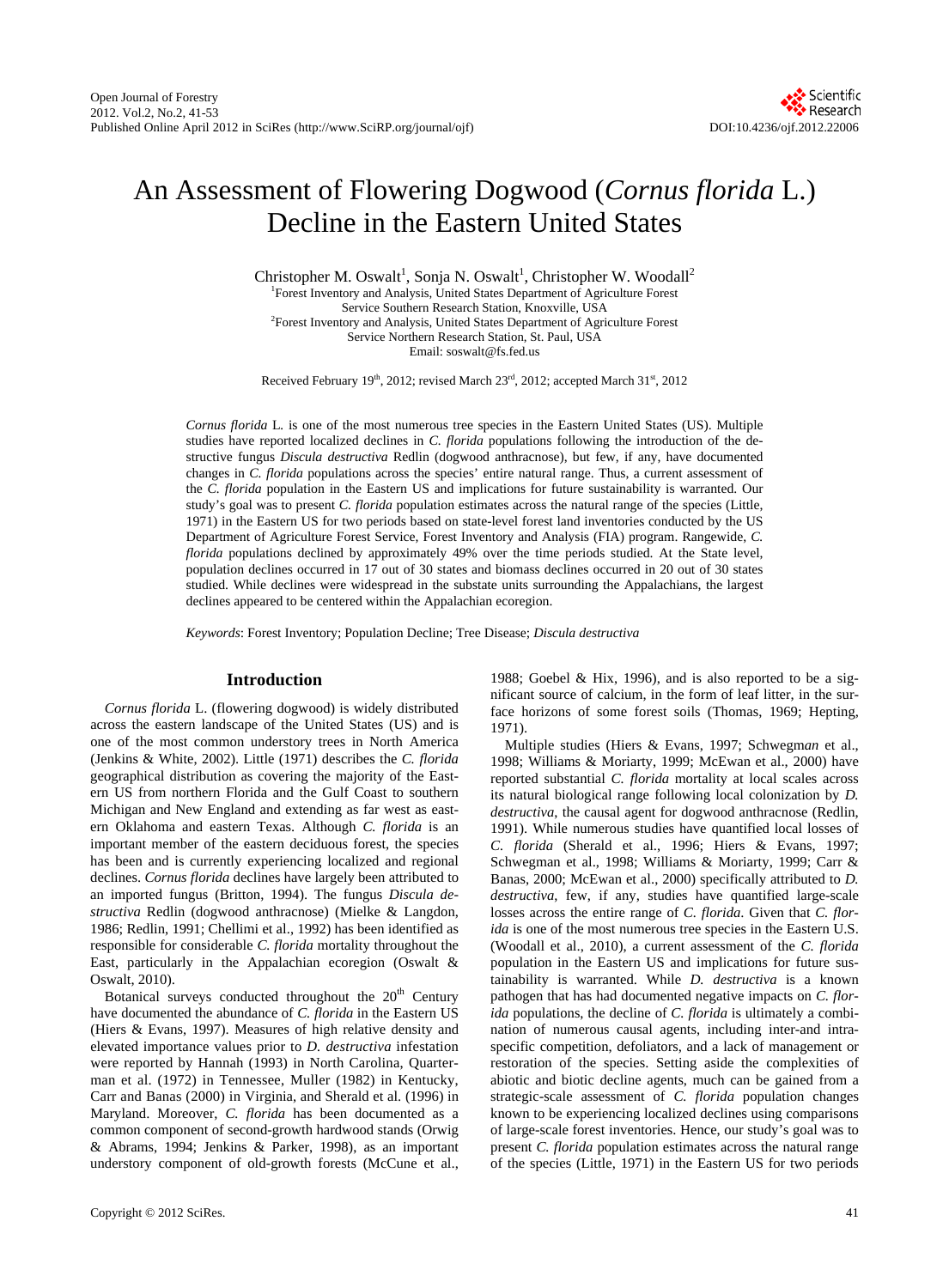based on state-level forest land inventories conducted by the US Department of Agriculture (USDA) Forest Service, Forest Inventory and Analysis (FIA) program. Our specific objectives were to: (1) quantify current *C. florida* populations in the Eastern US, (2) quantify change, if any, in *C. florida* populations for the period beginning in the early 1980s to 2007 and (3) identify regional and spatial trends in *C. florida* population shifts for the same period.

#### **Materials and Methods**

### **Data**

The forest inventory conducted by FIA is a year-round effort to collect and disseminate information and statistics on the extent, condition, status and trends of forest resources across all ownerships (Smith 2002). In the late 1990s, FIA began a transition from irregular and asynchronous periodic inventories to annual inventories (Bechtold & Patterson, 2005). Before 2000, most inventories were periodic; since 2000 most states *have been inventoried annually. FIA applies a nationally consistent sampling protocol using a quasisystematic design covering all ownerships in the entire Nation* (Bechtold & Patterson, 2005). For this study, data was collected across 41 FIA regional units among 13 states. Fixed-area plots were installed in locations with accessible forest land cover (Bechtold & Patterson, 2005). Field crews collected data on >300 variables, including land ownership, forest type, tree species, tree size, tree condition, and other site attributes (e.g., slope, aspect, disturbance, land use) (Smith, 2006; US Department of Agriculture, 2004). Plot intensity for field collected data was approximately one plot for every 2400 ha (6000 acres) of land (125,000 plots nationally).

The design for FIA inventory plots consists of four 7.3 m fixed-radius subplots spaced 36.6 m apart in a triangular arrangement with one subplot in the center (Bechtold & Patterson, 2005). All trees with a diameter at breast height (d.b.h.) of at least 12.7 cm are inventoried on forested subplots. A 2.1 m radius microplot, offset 3.7 m from subplot center, is established within each subplot. All live tree seedlings are tallied according to species within each microplot. Conifer seedlings must be at least 15.2 cm in length with a root collar diameter  $\lt$ 2.54 cm to qualify for measurement. Hardwood seedlings must be at least 3.5 cm in length with a root collar diameter < 2.54 cm to qualify for measurement.

Data were assembled from the USDA Forest Service, FIA database (FIADB) version 3.0 in May 2009 (US Department of Agriculture, 2006). The FIADB contains both current and historic inventory data related to the forest resources of the U.S. (Reams et al., 2005). County level estimates of *C. florida* populations (number of all live trees > 2.54 cm d.b.h.) and total *C. florida* biomass (tons of all live trees > 2.54 cm d.b.h.) were generated for all states (except Oklahoma) within the historic range of *C. florida* (Little, 1971) from FIA plot data for two periods in time and labeled time 1 and time 2 (**Table 1**). Perfect alignment of inventory dates was not possible due to the nature of past periodic inventories and variability in transition times between periodic and annual inventory designs (Bechtold & Patterson, 2005). Similarly, county-level population estimates were necessary because of the lack of complete plot alignment due to an altered plot design (variable radius to fixed radius) between periodic and annual inventory implementation. The

data labeled time 1 ranged from 1983 in Nebraska to 1995 in Arkansas and Maine (**Table 1**) roughly corresponds to the time around which *D. destructiva* was first identified as a causal agent for dogwood anthracnose (Mielke & Langdon, 1986; Redlin, 1991; Chellemi et al., 1992), and represents a time period early in the spread of the disease. The data labeled time 2 was less variable and ranged from 2005 to 2007. Individual counties were assigned to FIA substate units that correspond to both political and ecological boundaries (**Figure 1**).

#### **Table 1.**

State and inventory data selected for analysis by time period grouping.

| <b>State</b>    | Time 1   | Time 2 |  |  |
|-----------------|----------|--------|--|--|
|                 | periodic | annual |  |  |
| Alabama         | 1990     | 2007   |  |  |
| Arkansas        | 1995     | 2007   |  |  |
| Connecticut     | 1985     | 2006   |  |  |
| Delaware        | 1986     | 2006   |  |  |
| Florida         | 1987     | 2007   |  |  |
| Georgia         | 1989     | 2007   |  |  |
| <b>Illinois</b> | 1985     | 2007   |  |  |
| Indiana         | 1986     | 2007   |  |  |
| Iowa            | 1990     | 2007   |  |  |
| Kansas          | 1994     | 2007   |  |  |
| Kentucky        | 1988     | 2006   |  |  |
| Louisiana       | 1991     | 2005   |  |  |
| Maine           | 1995     | 2006   |  |  |
| Maryland        | 1986     | 2006   |  |  |
| Massachusetts   | 1985     | 2006   |  |  |
| Michigan        | 1993     | 2007   |  |  |
| Minnesota       | 1990     | 2007   |  |  |
| Mississippi     | 1994     | 2006   |  |  |
| Missouri        | 1989     | 2007   |  |  |
| Nebraska        | 1983     | 2007   |  |  |
| New Jersey      | 1987     | 2006   |  |  |
| New York        | 1993     | 2006   |  |  |
| North Carolina  | 1984     | 2006   |  |  |
| Ohio            | 1991     | 2006   |  |  |
| Pennsylvania    | 1989     | 2006   |  |  |
| Rhode Island    | 1985     | 2006   |  |  |
| South Carolina  | 1986     | 2007   |  |  |
| Tennessee       | 1989     | 2007   |  |  |
| Texas           | 1992     | 2007   |  |  |
| Virginia        | 1984     | 2007   |  |  |
| West Virginia   | 1989     | 2006   |  |  |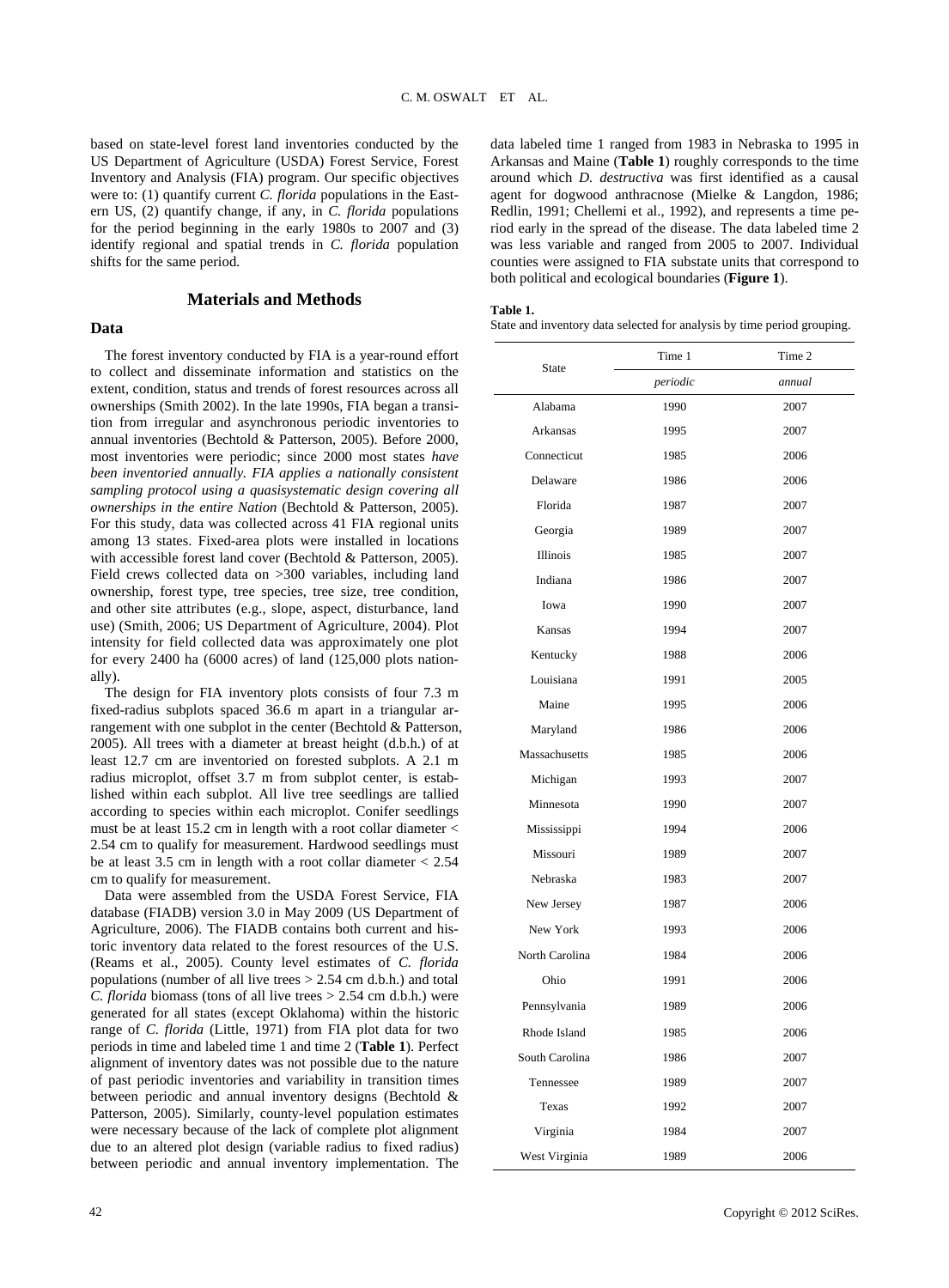

**Figure 1.** 

Historic range of *Cornus florida* (L.) shown with state boundaries and Forest Inventory and Analysis (FIA) units (see **Table A5** for unit code descriptions).

### **Analysis**

Absolute change, percent change and annual change was calculated for each county. Annual change was calculated by dividing the difference between times 1 and 2 for each county by the remeasurement period. Paired *t*-tests pairing county-level estimates at times 1 and 2 using R (R Development Core Team, 2009) were used to identify significant changes in *C. florida* tree populations and total biomass rangewide and within states and regional (FIA) units between times 1 and 2. Additional paired *t*-tests were used to test for significant changes in tree populations and total biomass within 5.1 cm diameter classes rangewide. Biomass estimates were converted to metric equivalents post-analysis.

#### **Results**

#### **Rangewide**

No *C. florida* stems were sampled in the states of Vermont, New Hampshire or Wisconsin for the two periods represented in this study. The rangewide *C. florida* population in the Eastern US declined approximately 49% (*P* < .0001) from an estimated 9.3 billion trees at time 1 to an estimated 4.7 billion trees at time 2 (**Table A1**). Mean annual change among all states

within the historic range of *C. florida* equates to losses of approximately 8.6 million trees year<sup>-1</sup> over the period of this study. Total biomass (Mg) declined approximately 58% (P < .0001) from 10.0 million Mg to 41.8 million Mg from time 1 to time 2, respectively (**Table A1**). Mean annual change was approximately  $-112,418$  Mg·year<sup>-1</sup> among all states. All *C*. *florida* stems sampled in times 1 and 2 were in the 35.6 cm diameter class or smaller (**Table A2**). Significant declines in the total number of *C. florida* stems occurred between time periods for the 5.1, 1.2, 15.2, and 2.3 cm (2, 4, 6 and 8 in.) diameter classes (*P* < .0001, < .0001, < .0001, < .0001, respectively), while significant declines in biomass were identified in the 5.1, 1.2, 15.2, 2.3, and 25.4 cm (2, 4, 6, 8, and 10 in.) diameter classes (*P* < .0001, < .0001, < .0001, < .0001, = .0075, respectively). The relative declines in biomass were slightly larger than declines in the number of stems for each of the 5.1 cm (2 in.) diameter classes (**Table A3**). What appeared to be large relative increases in the 35.6 cm (14 in.) diameter class were not significant for either number of stems or dry biomass  $(P = .1507$  and  $= .2489$ , respectively).

#### **State Level**

Seventeen out of 30 eastern states experienced significant declines in *C. florida* populations, while 20 states experienced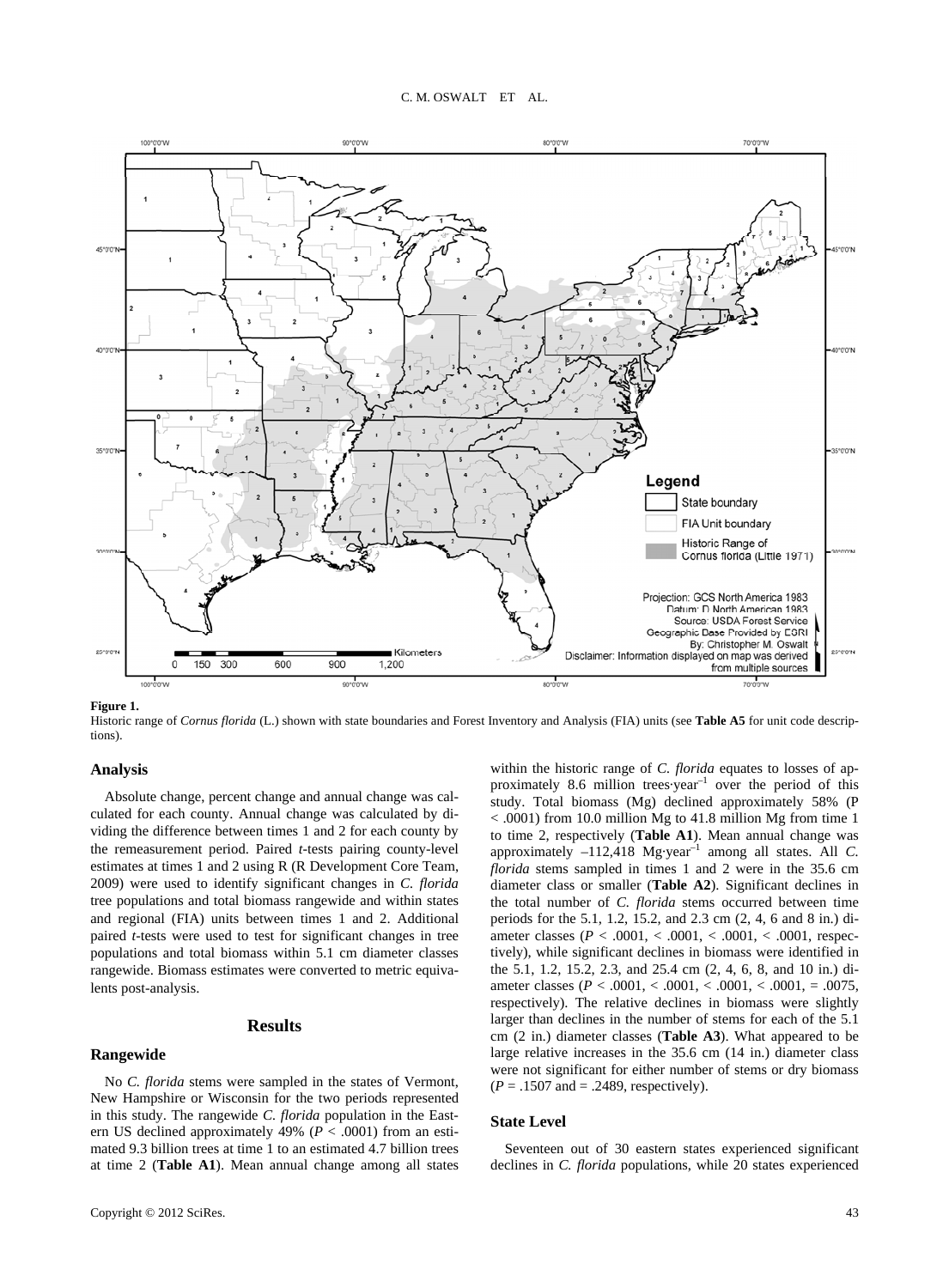significant declines in dry biomass (**Table A4**). The largest absolute declines in numbers of stems, calculated as mean county change, occurred in Alabama, followed by West Virginia, Virginia, North Carolina and Tennessee with losses of 8.1, 7.5, 6.0, 5.8 and 5.0 million trees, respectively (all p values < .0001). *Cornus florida* biomass declines were also largest in Alabama (**Table A4**). Maryland ( $P = .0038$ ) was the only state where a significant increase in biomass was observed. No significant increases in numbers of trees were observed. *Cornus florida* was sampled only for time 1 in Kansas, Maine and Nebraska and, therefore, relative losses appeared to be 100% (**Table A1**), although not significant (**Table A4**). The largest relative declines in numbers of trees from time 1 to time 2 were observed in West Virginia (–73%; *P* < .0001), Ohio (–71%; *P*  $< .0001$ ), Maryland (–66%; P = .0043) and Pennsylvania (–64%;  $P < .0001$ ) (**Table A1**). The largest significant relative declines in biomass occurred in New York  $(-71\%; P = .0194)$ , Ohio (–70%; *P* < .0001), Mississippi (–69%; *P* < .0001), Virginia (–68%; *P* < .0001) and North Carolina (–67%; *P* < .0001) (**Table A1**).

#### **Substate Level**

*Cornus florida* stems were recorded in 107 FIA units in either times 1 or 2 or at both times (**Table A5**). Significant declines in numbers of stems were observed in 57 units (53%). Dry biomass declined in 55 (51%) of the 105 FIA units. Significant declines in both numbers of stems and dry biomass were detected in 48 units (45%). The largest regional declines in number of stems were in southwest-north Alabama (–16.4 million trees·county<sup>-1</sup>,  $P = .0035$ ) and southern West Virginia ( $-13.9$  million trees county<sup>-1</sup>,  $P < .0001$ ). Biomass loss was greatest in southwest-north Alabama (–244,723 Mg·county–1, *P*  $= .0105$ ) and west central Alabama ( $-188,035$  Mg·county<sup>-1</sup>, *P* < .0023). Losses, both in terms of number of stems and biomass, appeared to be heaviest within the Appalachian Mountains and surrounding area. Interestingly, significant regional increases in number of stems ( $P = .0280$ ) and biomass ( $P = .0294$ ) were observed in the South Delta unit in Louisiana which is outside of the geographic distribution delineated by Little (1971).

The largest substate declines relative to the time 1 population occurred in New York. The Adirondack and South-central Highlands units experienced a 100% loss of *C. florida* stems (*P*  $= .0419$  and  $= .0233$ , respectively). Sixteen percent of all substate units experienced calculated declines of >75%. Calculated relative declines in excess of 50% were recorded in 53% of all FIA units. Relative increases in stem numbers, regardless of statistical significance, were observed in 16% of units. Significant increases in numbers of stems were observed in the Southwestern Ozarks of Missouri ( $P = .0193$ ) and in the South Delta of Louisiana ( $P = .0280$ ).

#### **Discussion**

The results of this investigation suggest that *C. florida* populations have declined significantly across the Eastern US Declines in absolute numbers of trees have been particularly noticeable in the Appalachians and in the South. Losses relative to population levels during the period of 1983-1995 (time 1) appeared larger in the North. One reason for this may be that the majority of the data for time 1 was collected in the late 1980s and early 1990s. Symptoms of what was once labeled "lower branch dieback" (Daughtrey & Hibben, 1983) but eventually described as *D. destructiva* (Redlin, 1991) were first recognized in New York in the spring of 1979 (Daughtrey et al., 1996). Therefore, many stems could have succumbed to *D. destructiva* and not have been sampled in the northern FIA inventories during the late 1980s. However, the southern FIA inventories may not have been impacted due to the lag time that would result from the movement of *D. destructiva* migration southward.

This analysis does not discriminate among causal agents of *C. florida* mortality. However, with declines correlating geographically with the known *D. destructiva* distribution coupled with numerous localized investigations implicating *D. destructiva* in significant *C. florida* losses, it can be assumed that *D. destructiva* has had a significant impact on populations in the region. While the assumption of the authors is that a significant amount of the *C. florida* declines revealed by this investigation can be attributed to the impacts of the fungus *D. destructiva*, other factors are likely to have played some role, particularly in states where *D. destructiva* has not been identified as problematic (e.g., Mississippi). For example, Pierce (2001), in Indiana, attributed *C. florida* mortality to competition with *Acer saccharum* and mediated by fire suppression activities. In Kentucky, McEwan et al. (2000) reported a 36% decline in *C. florida* density in an old-growth stand prior to the documentation of *D. destructiva* in the area. While it is possible *D. destructiva* was present without having been documented, McEwan et al. (2000) suggested that factors such as canopy closure, drought, and natural canopy-gap dynamics may have been an important factor. That theory is supported by a study by Oswalt and Oswalt (2010), which found that changes in *C. florida* populations were significantly related to changes in all live volumes of forest density. The well documented deleterious impacts of *D. destructiva*, however, cannot be ignored. According to reports from Anderson (1991) and Knighten and Anderson (1992, 1993), *D. destructive-*mediated *C. florida* mortality increased from 0% to 23% in the Appalachians between 1988 and 1993. Concomitantly, the area estimated to be infected with *D. destructiva* increased from 0.2 to 7.0 million ha over the same period (Daughtrey et al., 1996). Moreover, Windham et al. (1993) reported widespread infection and rapid die-off of *C. florida* throughout the Great Smoky Mountains National Park in the early 1990s.

While the declines in *C. florida* populations were significant for this study, loss estimates were generally lower than many of the documented studies at much smaller scales. For example, while the results of this study suggested losses of approximately 60% of the *C. florida* population in east Tennessee and 74% on the Cumberland Plateau, Hiers and Evans (1997) reported *C. florida* declines of approximately 98% from *C. florida* population estimates first reported by McGee (1986) in Tennessee. Myers et al. (2004) observed significant declines of *C. florida*, also on the Cumberland Plateau, and documented the species' complete disappearance from the subcanopy on their study site. The current study suggests that while the loss amounted to approximately 74% of the *C. florida* population, declines averaged >10 million stems per county on the Cumberland Plateau between times 1 and time 2 (**Table 1**). The loss of *C. florida* on the Cumberland Plateau in Tennessee during the period of this study was approximately 170 million trees.

In Maryland, *C. florida* declines averaged between 56 and 79% among four regions between times 1 and 2. Sherald et al.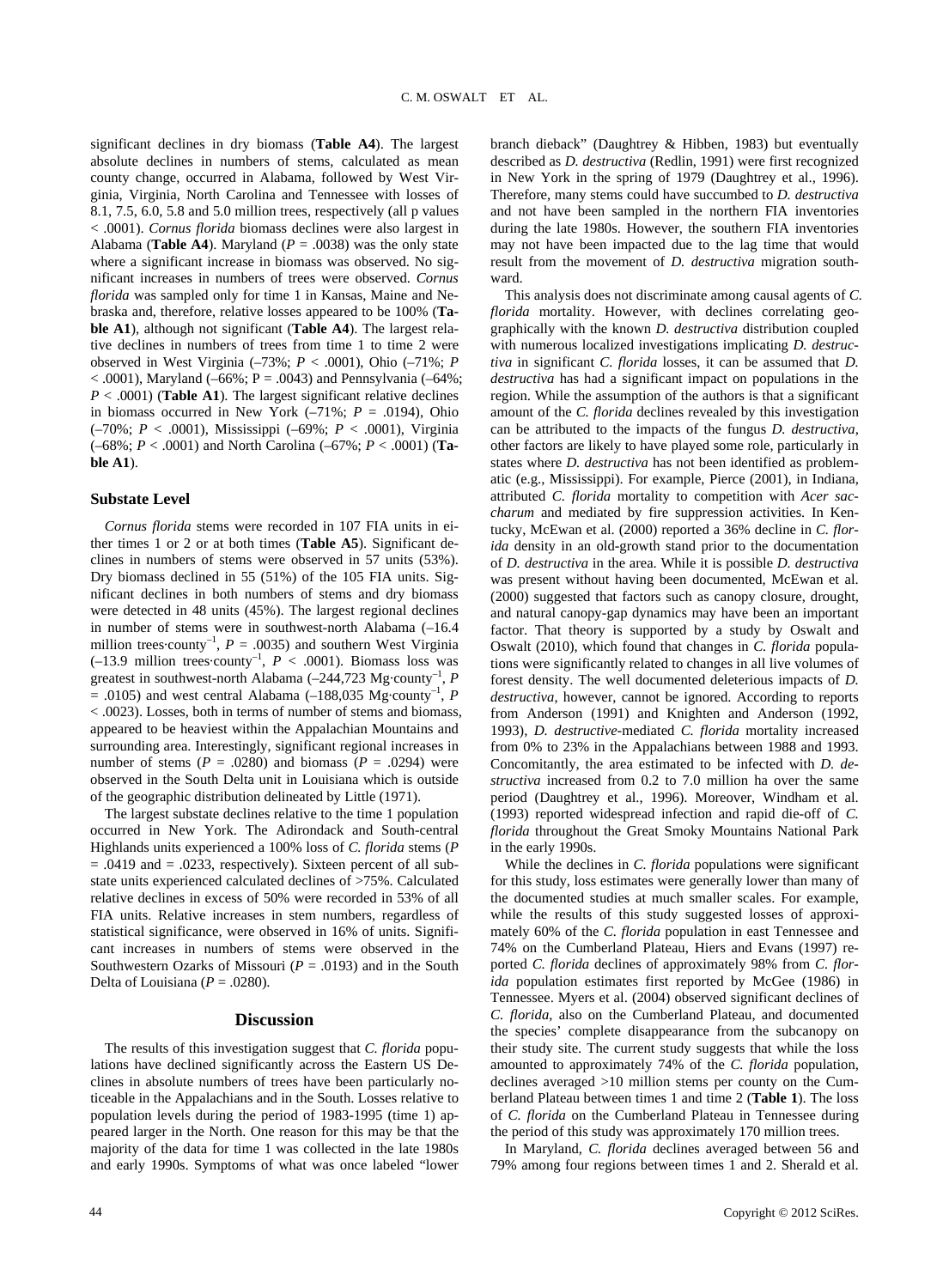(1996) documented *C. florida* mortality at approximately 77% between 1976 and 1992. Regional relative declines of *C. florida* populations in Pennsylvania ranged from 63% to 82% with no change in mean county-level populations estimates in the North Central Allegheny region. Williams and Moriarty (1999) reported *C. florida* mortality in the northern Allegheny Plateau of between 58% and 68%. The lack of significant change in some parts of the Allegheny region could be a result of the lower densities of *C. florida* documented in the area (Williams & Moriarty, 1999). In some areas, the lack of significant change was possibly due to a limited number of counties in some regional FIA units (e.g., Western unit in Maryland has two counties).

It is important to note that the estimates reported here for the period 1983 to 1995 (time 1) were generated during a time when FIA implemented periodic inventories. The estimates generated for the period 2005-07 (time 2) were generated from the FIA program's annual inventory design (Bechtold & Patterson, 2005). As a result, additional uncertainty is introduced when comparing estimates across time. However, analyses at broad scales, such as the one here, reduce the probability of the additional uncertainty significantly influencing the results. Fei and Steiner (2007) used similar methods (time 1 data was from periodic inventories and ranged from 1980-1995 while time 2 data was from annual inventories with a much smaller range) to identify large-scale increases in *Acer rubrum* populations in eastern forests. Regional differences as a result of FIA organizational structure between the North and South are recognized during implementation of both the periodic and annual inventories. However, focus on tree level variables minimizes the impact of such differences.

Given the documented range of dogwood prior to 1971 (Little, 1971) and its substantial decline from the 1980s to the present, we hypothesize that future dogwood populations will continue to wane. The deleterious effects of *D. destructiva*, combined with inter- and intra-specific competition, defoliators, and little emphasis on restoration and management engenders little hope for slowing the decline of *C. florida* populations on the landscape. Additionally, climate change effects might be expected to negatively affect *C. florida* populations. The relatively widespread *C. florida* range could ensure its stability in limited southern locations, while the majority of its extent in the middle and high latitudes may face increased competition due to climate-change induced species migration (Woodall et al., 2009). Some evidence from this study suggests that range shifts may already be occurring in *C. florida* populations given that the greatest losses in biomass occurred in the species' northern range and greatest gains occurred in its southern range. However, range shifts were not the focus of this study and further investigation and monitoring over time will be necessary to corroborate those initial observations. Although the future range and magnitude of *C. florida* populations is uncertain, the need for continued monitoring and proactive approaches to restoration and management is evident.

#### **Conclusion**

While declines were widespread in the substate units surrounding the Appalachians, the largest declines appeared to be centered within the Appalachian ecoregion. These results indicate that an important component of the eastern deciduous forest may be suffering serious declines. Our results support many smaller, localized investigations of *C. florida* mortality as well as large quantities of anecdotal evidence that has been accumulated over time. *Cornus florida* has been an important tree species in the Appalachian ecoregion. Faced with large-scale declines in populations of *C. florida*, particularly in the midstory of eastern deciduous forests, further expansion of generalist species such as *A. rubrum* may be expected to occur. The need for continued monitoring and proactive restoration and management goals for *C. florida* is evident.

#### **Acknowledgements**

The authors thank the USDA Forest Service Southern Research Station (SRS) and Northern Research Station (NRS) for funding and support for this project. We also acknowledge the hard work and dedication of SRS and NRS field crews.

#### **REFERENCES**

- Anderson, R. L. (1991). *Results of the 1990 dogwood anthracnose impact assessment and pilot test in the southeastern United States*. Protection Report R8-PR 20. Atlanta, GA: US Department of Agriculture Forest Service, Southern Region.
- Bechtold, W. A., & Patterson, P. L. (2005). *The enhanced forest inventory and analysis program—National sampling design and estimation procedures*. General Technical Report SRS-80. Asheville, NC: US Department of Agriculture Forest Service, Southern Research Station.
- Britton, K. O. (1994). Dogwood anthracnose. In C. Ferguson, & P. Bowman (Eds.), *Threats to forest health in the southern Appalachians* (pp. 17-20). Gatlinburg, TN: Southern Appalachian Man and the Biosphere Co-operative.
- Carr, D. E., & Banas, L. E. (2000). Dogwood anthracnose (*discula destructiva*): Effects of and consequences for host (*Cornus florida*) demography. *American Midland Naturalist, 143,* 169-177. [doi:10.1674/0003-0031\(2000\)143\[0169:DADDEO\]2.0.CO;2](http://dx.doi.org/10.1674/0003-0031(2000)143%5b0169:DADDEO%5d2.0.CO;2)
- Chellemi, D. O., Britton, K. O., & Swank, W. T. (1992). Influence of site factors in dogwood anthracnose in the Nantahala Mountain range of western North Carolina. *Plant Disease, 76,* 915-918. [doi:10.1094/PD-76-0915](http://dx.doi.org/10.1094/PD-76-0915)
- Daughtrey, M. L., & Hibben, C. R. (1983). Lower branch dieback, a new disease of northern dogwoods. *Phytopathology, 73,* 365.
- Daughtrey, M. L., Hibben, C. R., Britten, K. O., Windham, M. T., & Redlin, S. C. (1996). Dogwood anthracnose, understanding a disease new to North America. *Plant Disease, 80,* 349-358. [doi:10.1094/PD-80-0349](http://dx.doi.org/10.1094/PD-80-0349)
- Fei, S., & Steiner, K. C. (2007). Evidence for increasing red maple abundance in the eastern United States. *Forest Science, 53,* 473-477.
- Goebel, P. C., & Hix, D. M. (1996). Development of mixed-oak forests in southeastern Ohio: a comparison of second-growth and old-growth forests. *Forest Ecology and Management, 84,* 1-21. [doi:10.1016/0378-1127\(96\)03772-3](http://dx.doi.org/10.1016/0378-1127(96)03772-3)
- Hannah, P. R. (1993). Composition and development of two Appalachian hardwood stands in North Carolina. *Journal of the Elisha Mitchell Scientific Society, 109,* 87-98.
- Hepting, G. H. (1971). *Diseases of forest and shade trees of the United States*. Agriculture Handbook, US Department of Agriculture, Washington DC.
- Hiers, J. K., & Evans, J. P. (1997). Effects of anthracnose on dogwood mortality and forest composition of the Cumberland Plateau (USA). *Conservation Biology, 11,* 1430-1435. [doi:10.1046/j.1523-1739.1997.97009.x](http://dx.doi.org/10.1046/j.1523-1739.1997.97009.x)
- Holzmueller, E., Jose, S., Jenkins, M., Camp, A., & Long, A. (2006). Dogwood anthracnose in eastern hardwood forests: What is known and what can be done? *Journal of Forest, 104,* 21-26.
- Jenkins, M. A., & Parker, G. R. (1998). Composition and diversity of woody vegetation in silvicultural openings of southern Indiana forests. *Forest Ecology and Management, 109,* 57-74.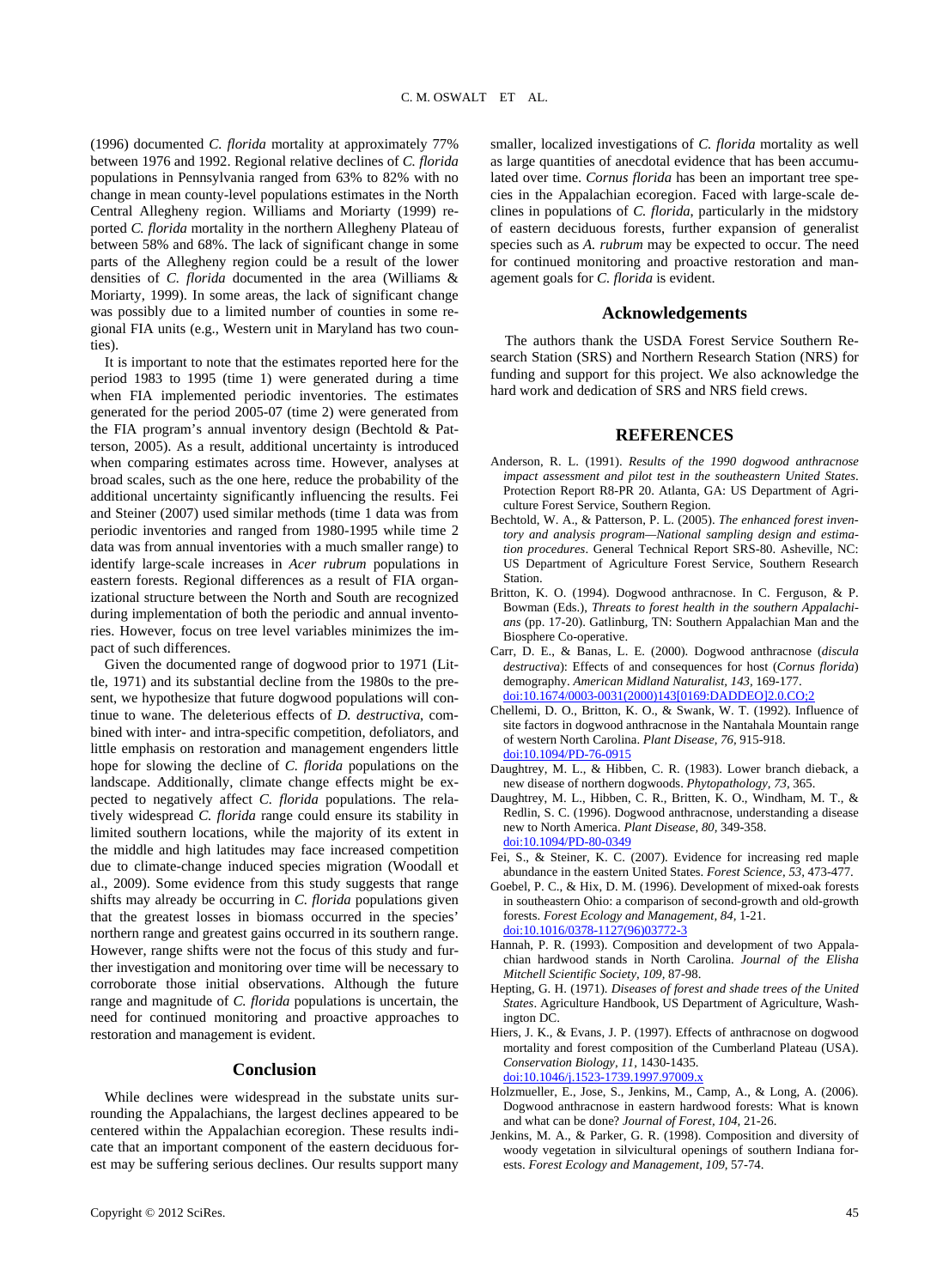[doi:10.1016/S0378-1127\(98\)00256-4](http://dx.doi.org/10.1016/S0378-1127(98)00256-4)

- Jenkins, M. A., & White, P. S. (2002). *Cornus florida* L. mortality and understory composition changes in western Great Smoky Mountains National Park. *Journal of the Torrey Botanical Society, 129,* 194- 206. [doi:10.2307/3088770](http://dx.doi.org/10.2307/3088770)
- Knighten, J. L., & Anderson, R. L. (1992). *Results of the 1991 dogwood anthracnose impact assessment and pilot test in the southeastern United States.* Protection Report R8-PR 23, US Department of Agriculture Forest Service, Southern Region.
- Knighten, J. L., & Anderson, R. L. (1993). *Results of the 1992 dogwood anthracnose impact assessment and pilot test in the southeastern United States*. Protection Report R8-PR 24, US Department of Agriculture Forest Service, Southern Region.
- Little, E. L. Jr. (1971). *Atlas of United States trees, volume 1, conifers and important hardwoods*. US Department of Agriculture Miscellaneous Publication 1146.
- McCune, B., Cloonan, C. L., & Armentano, T. V. (1988). Tree mortality and vegetation dynamics in Hemmer Woods, Indiana. *American Midland Naturalist, 120,* 416-431. [doi:10.2307/2426014](http://dx.doi.org/10.2307/2426014)
- McEwan, R. W., Muller, R. N., Arthur, M. A., & Housman, H. H. (2000). Temporal and ecological patterns of flowering dogwood mortality in the mixed mesophytic forests of eastern Kentucky. *Journal of the Torrey Botanical Society, 127,* 221-229. [doi:10.2307/3088759](http://dx.doi.org/10.2307/3088759)
- McGee, C. E. (1986). Loss of Quercus spp. dominance in an undisturbed old-growth forest. *Journal of the Elisha Mitchell Scientific Society, 102,* 10-15.
- Mielke, M. and Langdon, K. (1986). Dogwood anthracnose fungus threatens Catoctin Mountain Park. *Park Science, 6,* 6-8.
- Muller, R. N. (1982). Vegetation patterns in the mixed mesophytic forest of eastern Kentucky. *Ecology, 63,* 1901-1917. [doi:10.2307/1940129](http://dx.doi.org/10.2307/1940129)
- Myers, B. R., Walck, J. L., & Blum, K. E. (2004). Vegetation change in a former chestnut stand on the Cumberland Plateau of Tennessee during and 80-year period (1921-2000). *Castanea, 69,* 81-91. [doi:10.2179/0008-7475\(2004\)069<0081:VCIAFC>2.0.CO;2](http://dx.doi.org/10.2179/0008-7475(2004)069%3c0081:VCIAFC%3e2.0.CO;2)
- Omernik, J. M. (1987). Ecoregions of the conterminous United States. Map (scale 1:7,500,000). *Annals of the Association of American Geographers, 77,* 118-125.
- Orwig, D. A., & Abrams, M. D. (1994). Land-use history (1720-1992), composition, and dynamics of oak-pine forests within the Piedmont and Coastal Plain of northern Virginia. *Canadian Journal of Forest Research, 24,* 1216-1225. [doi:10.1139/x94-160](http://dx.doi.org/10.1139/x94-160)
- Oswalt, C. M., & Oswalt, S. N. (2010). Documentation of significant losses in *Cornus florida* L. populations throughout the Appalachian ecoregion. *International Journal of Forestry Research,* 2010. doi:10.1155/2010/401951.
- Pierce, A. A. (2001). *Population dynamics of flowering dogwood (Cornus florida L.) and community structure at the Ross biological reserve*. M.S. Thesis, West Lafayette, IN: Purdue University.
- Quarterman, E., Turner, B. H., & Hemmerly, T. E. (1972). Analysis of virgin mixed mesophytic forests in Savage Gulf, Tennessee. *Bulletin of the Torrey Botanical Club, 99,* 228-232. [doi:10.2307/2484607](http://dx.doi.org/10.2307/2484607)
- R Development Core Team (2009). *R: A language and environment for*

*statistical computin*g. R Foundation for Statistical Computing, Vienna. http://www.R-project.org

- Reams, G. A., Smith, W. D., Hansen, M. H., Bechtold, W. A., Roesch, F. A., & Moisen, G. G. (2005). T*he forest inventory and analysis sampling frame*. General Technical Report SRS-80, Asheville, NC: US Department of Agriculture Forest Service, Southern Research **Station**
- Redlin, S. C. (1991). *Discula destructiva* sp. nov., cause of dogwood anthracnose. *Mycologia, 83,* 633-642. [doi:10.2307/3760218](http://dx.doi.org/10.2307/3760218)
- Schwegman, J. E., McClain, W. E., Esker, T. L., & Ebinger, J. E. (1998). Antracnose-caused mortality of flowering dogwood (*Cornus florida* L.) at Dean Hills Nature Preserve, Fayette County, Illinois, USA. *Natural Areas Journal, 18,* 204-207.
- Sherald, J. L., Stidham, T. M., Hadidian, J. M., & Hoeldtke, J. E. (1996). Progression of the dogwood anthracnose epidemic and the status of flowering dogwood in Catoctin Mountain Park. *Plant Disease, 80,* 310-312. [doi:10.1094/PD-80-0310](http://dx.doi.org/10.1094/PD-80-0310)
- Smith, W. B. (2002). Forest inventory and analysis: A national inventory and monitoring program. *Environmental Pollution, 116,* 233- 242. [doi:10.1016/S0269-7491\(01\)00255-X](http://dx.doi.org/10.1016/S0269-7491(01)00255-X)
- Smith, W. B. (2006). An overview of inventory and monitoring and the role of FIA in national assessments. *Proceedings RMRS-P=42CD.* Fort Collins, CO: US Department of Agriculture Forest Service, Rocky Mountain Research Station.
- Thomas, W. A. (1969). Accumulation and cycling of calcium by dogwood trees. *Ecological Monographs, 39,* 101-120. [doi:10.2307/1950739](http://dx.doi.org/10.2307/1950739)
- US Department of Agriculture (2004). *Field instructions for southern forest inventory*. Unpublished report. Knoxville, TN: Southern Research Station, Forest Inventory and Analysis.
- US Department of Agriculture (2006). *FIA field methods for phase 3 measurements. Version 3.0*. Arlington, VA: US Department of Agriculture Forest Service, Forest Inventory and Analysis Program. http://fia.fs.fed.us/library/field-guides-methods-proc
- Williams, C. E., & Moriarity, W. J. (1999). Occurrence of flowering dogwood (*Cornus florida* L.) mortality by dogwood anthracnose (*Discula destructiva* Redlin), on the northern Allegheny Plateau. *Journal of the Torrey Botanical Society, 126,* 313-319. [doi:10.2307/2997315](http://dx.doi.org/10.2307/2997315)
- Windham, M. T., Montgomery-Dee, M. E., & Parham, J. (1993). Site parameters that affect dogwood anthracnose incidence and severity. In B. L. James (Ed.), *Proceedings of the 38th Southern Nursery Research Conference* (pp. 184-187). Marietta, GA: Southern Nurserymen's Association.
- Woodall, C. W., Oswalt, C. M., Westfall, J. A., Perry, C. H., & Nelson, M. D. (2009). Tree migration detection through comparisons of historic and current forest inventories. *Proceedings RMRS-P-56CD*. Fort Collins, CO: US Department of Agriculture Forest Service, Rocky Mountain Research Station.
- Woodall, C. W., Oswalt, C. M., Westfall, J. A., Perry, C. H., Nelson, M. D., & Finley, A. O. (2010). Selecting tree species for testing climate change migration hypotheses using forest inventory data. *Forest Ecology and Management, 259,* 778-785. [doi:10.1016/j.foreco.2009.07.022](http://dx.doi.org/10.1016/j.foreco.2009.07.022)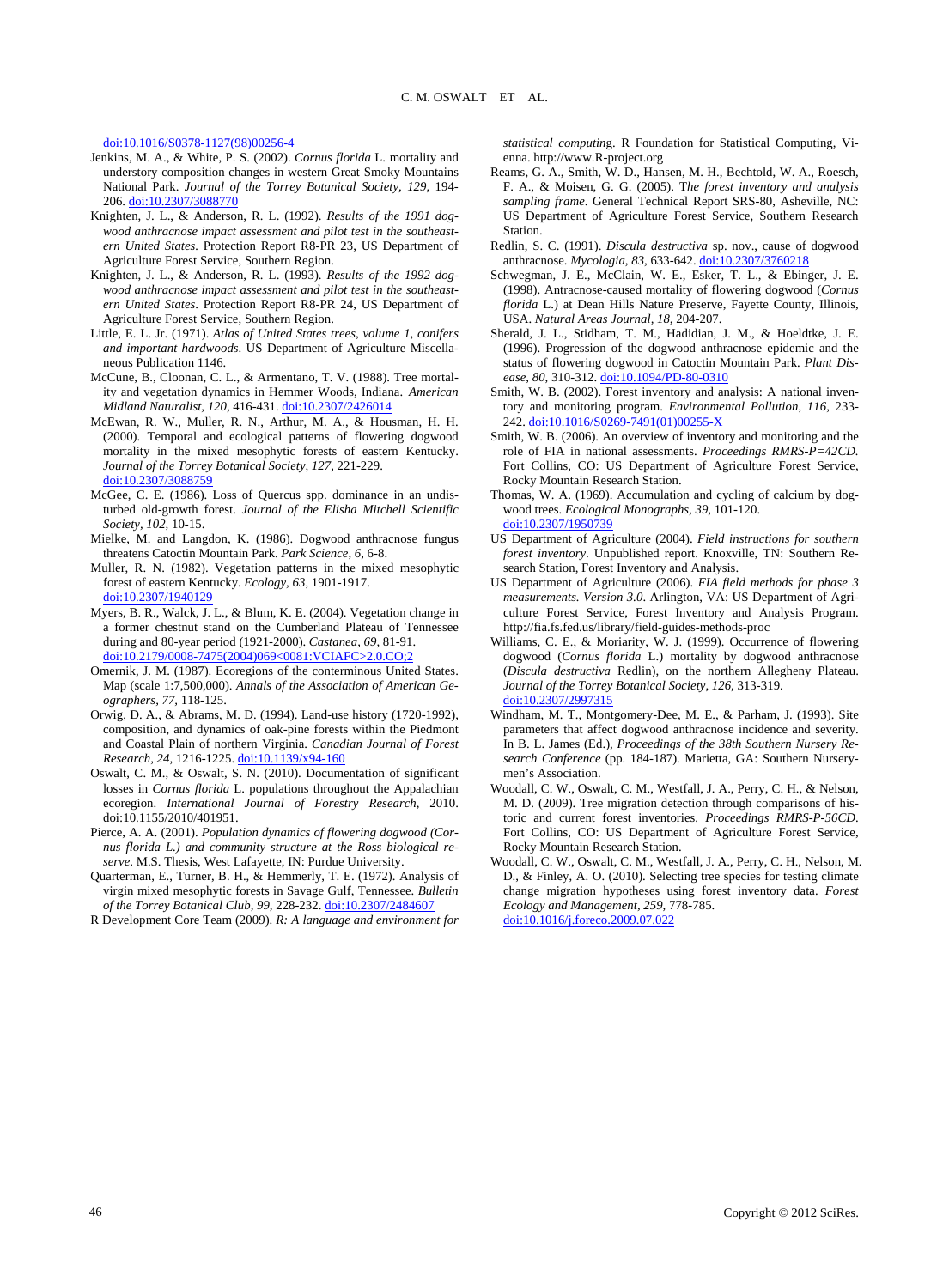#### C. M. OSWALT ET AL.

# **Appendix**

# **Table A1.**

Estimates of the number of trees (a) and aboveground biomass (b) of dogwood for times 1 and 2 along with sampling error, annualized and relative change for each state.

|                |                          |                |                          | (a)             |                |                |               |                          |  |
|----------------|--------------------------|----------------|--------------------------|-----------------|----------------|----------------|---------------|--------------------------|--|
|                |                          | Time 1         | Annualized               | Relative change |                |                |               |                          |  |
| State          | Trees                    | Sampling error | n plots                  | Trees           | Sampling error | n plots        | change        | (% )                     |  |
| Alabama        | 1,092,781,586            | 50,158,675     | 4515                     | 551,279,079     | 26,847,291     | 5375           | $-31,853,089$ | $-49.6$                  |  |
| Arkansas       | 695,217,351              | 32,258,085     | 5878                     | 412,492,486     | 21,490,859     | 5571           | $-23,560,405$ | $-40.7$                  |  |
| Connecticut    | 2,666,645                | 1,998,917      | 344                      | 6,018,066       | 2,708,130      | 352            | 159,591       | 125.7                    |  |
| Delaware       | 9,936,015                | 6,829,023      | 200                      | 3,399,814       | 1,726,086      | 244            | $-326,810$    | $-65.8$                  |  |
| Florida        | 54, 537, 078             | 7,182,533      | 12,441                   | 42,081,521      | 8,832,911      | 6,781          | $-622,778$    | $-22.8$                  |  |
| Georgia        | 810,863,469              | 27,812,617     | 12,015                   | 469,478,198     | 25,680,457     | 6252           | $-18,965,848$ | $-42.1$                  |  |
| Illinois       | 65,072,594               | 6,299,027      | 10,956                   | 72,839,330      | 10,467,012     | 6028           | 353,033       | 11.9                     |  |
| Indiana        | 194,670,206              | 9,188,434      | 11,439                   | 95,374,628      | 8,936,603      | 4644           | $-4,728,361$  | $-51$                    |  |
| Iowa           | 421,023                  | 271,728        | 12,767                   | 347,740         | 400.944        | 6018           | $-4,311$      | $-17.4$                  |  |
| Kansas         | 239,876                  | 299,221        | 14,875                   |                 |                |                | $-18,452$     | $\equiv$                 |  |
| Kentucky       | 622,999,161              | 43,859,141     | 3239                     | 343,061,256     | 19,828,941     | 4280           | $-15,552,106$ | $-44.9$                  |  |
| Louisiana      | 192,997,713              | 18,508,481     | 2893                     | 125,069,753     | 12,982,240     | 5449           | $-4,851,997$  | $-35.2$                  |  |
| Maine          | 372,484                  | 385,484        | 3001                     | $\blacksquare$  | $\sim$         | $\blacksquare$ | $-33,862$     | $\overline{\phantom{a}}$ |  |
| Maryland       | 71,647,439               | 15,110,445     | 1224                     | 24,698,245      | 6,362,268      | 548            | $-2,347,460$  | $-65.5$                  |  |
| Massachusetts  | $\sim$ $-$               |                |                          | 1,224,278       | 1,256,109      | 566            | 58,299        | $\overline{\phantom{a}}$ |  |
| Michigan       | 33,119,687               | 5,203,103      | 18,483                   | 25,303,000      | 4,511,525      | 13,196         | $-558,335$    | $-23.6$                  |  |
| Minnesota      | $\overline{\phantom{a}}$ |                | $\overline{\phantom{a}}$ | 282,382         | 255,895        | 17,855         | 16,611        |                          |  |
| Mississippi    | 600,732,681              | 30,276,927     | 5300                     | 283,426,132     | 18,280,986     | 5176           | $-26,442,212$ | $-52.8$                  |  |
| Missouri       | 529,244,953              | 15,930,273     | 17,259                   | 576,198,500     | 23,393,659     | 7924           | 2,608,530     | 8.9                      |  |
| Nebraska       | 2,288,061                | 1,513,095      | 14,449                   |                 |                |                | $-95,336$     |                          |  |
| New Jersey     | 19,876,558               | 8,946,439      | 644                      | 10,667,028      | 6,266,879      | 417            | $-484,712$    | $-46.3$                  |  |
| New York       | 31,115,655               | 6,388,044      | 5367                     | 11,535,384      | 4,238,100      | 3832           | $-1,506,175$  | $-62.9$                  |  |
| North Carolina | 931, 343, 766            | 28,871,657     | 9373                     | 359,643,076     | 22,981,193     | 4565           | $-25,986,395$ | $-61.4$                  |  |
| Ohio           | 416,455,023              | 24,904,010     | 5056                     | 120, 156, 133   | 12,400,113     | 4356           | $-19,753,259$ | $-71.1$                  |  |
| Pennsylvania   | 199,013,009              | 17,891,270     | 5447                     | 71,699,850      | 13,056,543     | 4676           | $-7,489,009$  | $-64$                    |  |
| Rhode Island   | 3,233,847                | 3,027,204      | 100                      | 1,289,850       | 736,246        | 140            | $-92,571$     | $-60.1$                  |  |
| South Carolina | 340,599,514              | 16,519,076     | 7020                     | 218,043,116     | 16,505,864     | 3416           | $-5,836,019$  | $-36$                    |  |
| Tennessee      | 764,366,052              | 37,836,120     | 2950                     | 315,639,335     | 17,675,803     | 4449           | $-24,929,262$ | $-58.7$                  |  |
| Texas          | 158,475,178              | 13,644,713     | 3705                     | 85,545,756      | 8,734,222      | 3741           | $-4,861,961$  | $-46$                    |  |
| Virginia       | 912,976,646              | 28,393,574     | 7314                     | 332,856,088     | 18,273,799     | 4585           | $-25,222,633$ | $-63.5$                  |  |
| West Virginia  | 522,150,905              | 32,112,281     | 3341                     | 140,680,993     | 15,488,977     | 1376           | $-22,439,407$ | $-73.1$                  |  |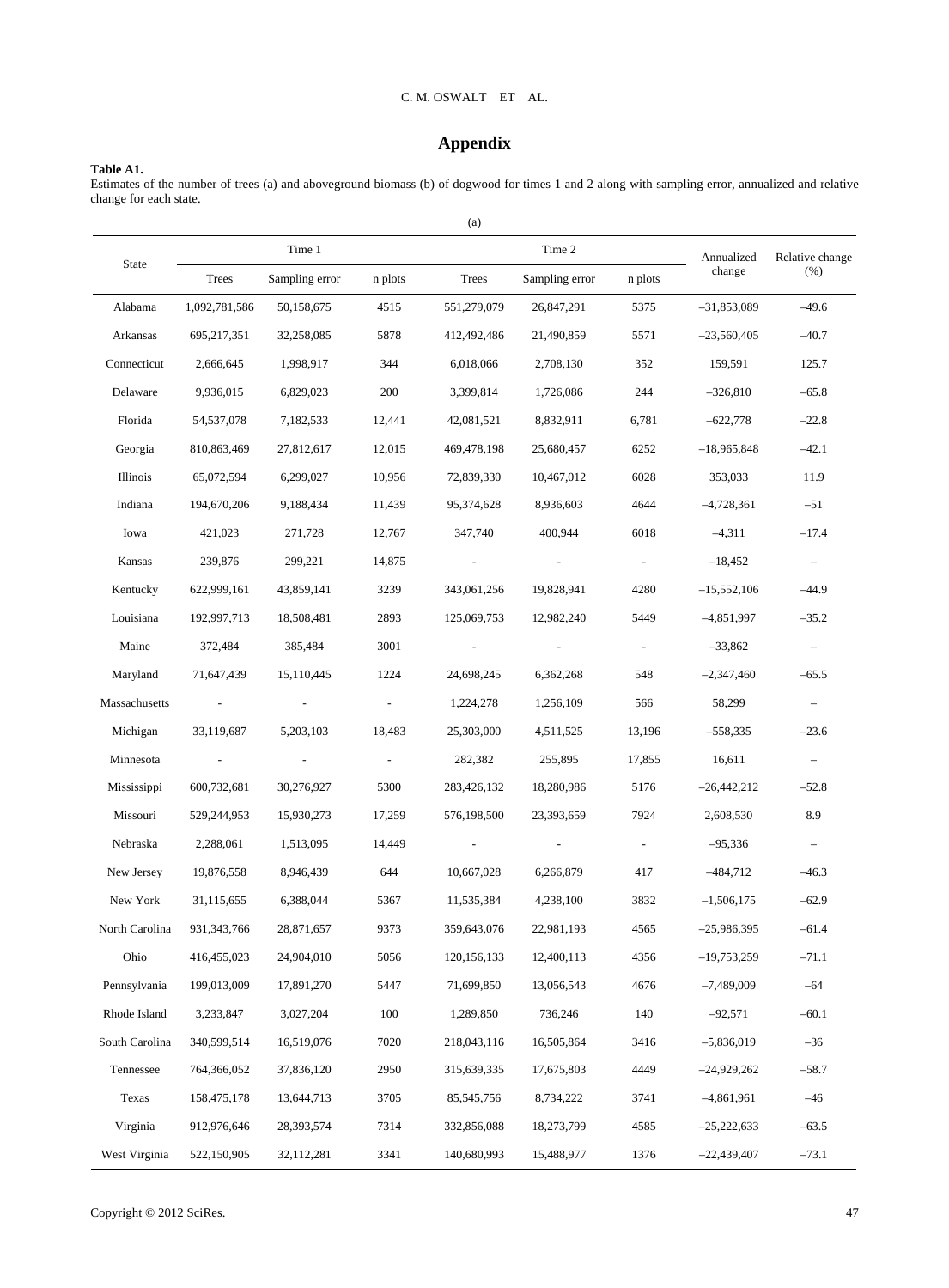|                |                             | Time 1           |                          |           | Time 2                   | Annualized     | Relative change |                          |
|----------------|-----------------------------|------------------|--------------------------|-----------|--------------------------|----------------|-----------------|--------------------------|
| State          | Mg                          | Sampling error   | n plots                  | Mg        | Sampling error           | n plots        | change          | (%)                      |
| Alabama        | 14,681,920                  | 45,285           | 4515                     | 5,690,852 | 259,079                  | 5375           | $-528,886$      | $-61.2$                  |
| Arkansas       | 7,175,656                   | 70,683           | 5878                     | 3,092,813 | 160,235                  | 5571           | $-340,237$      | $-56.9$                  |
| Connecticut    | 113,247                     | 813              | 344                      | 93,488    | 42,608                   | 352            | $-941$          | $-17.4$                  |
| Delaware       | 33,165                      | 687              | 200                      | 86,072    | 30,550                   | 244            | 2645            | 159.5                    |
| Florida        | 676,545                     | 35,599           | 12,441                   | 365,771   | 61,211                   | 6781           | $-15,539$       | $-45.9$                  |
| Georgia        | 9,585,290                   | 128,559          | 12,015                   | 4,785,739 | 231,602                  | 6252           | $-266,642$      | $-50.1$                  |
| Illinois       | 509,127                     | 5,466            | 10,956                   | 300,419   | 34,315                   | 6028           | $-9487$         | $-41$                    |
| Indiana        | 1,589,255                   | 17,684           | 11,439                   | 551,966   | 52,741                   | 4644           | $-49,395$       | $-65.3$                  |
| Iowa           | 1,260                       | 839              | 12,767                   | 309       | 357                      | 6018           | $-56$           | $-75.4$                  |
| Kansas         | 525                         | 27,130           | 14,875                   |           | $\blacksquare$           | $\blacksquare$ | $-40$           | $\blacksquare$           |
| Kentucky       | 6,296,147                   | 93,049           | 3239                     | 3,615,705 | 217,727                  | 4280           | $-148,913$      | $-42.6$                  |
| Louisiana      | 2,742,943                   | 91,882           | 2893                     | 1,534,816 | 149,570                  | 5449           | $-86,295$       | $-44$                    |
| Maine          | 811                         | 259,955          | 3001                     |           | $\overline{\phantom{a}}$ | $\blacksquare$ | $-74$           | $\sim$                   |
| Maryland       | 69,528                      | 133,572          | 1224                     | 293,671   | 65,502                   | 548            | 11,207          | 322.4                    |
| Massachusetts  | $\mathcal{L}_{\mathcal{A}}$ | $\blacksquare$   | $\overline{\phantom{a}}$ | 12,416    | 9,022                    | 566            | 591             | $\overline{\phantom{a}}$ |
| Michigan       | 252,253                     | 7,145            | 18,483                   | 91,411    | 16,089                   | 13,196         | $-11,489$       | $-63.8$                  |
| Minnesota      | $\blacksquare$              | $\sim$           | $\overline{\phantom{a}}$ | 616       | 558                      | 17,855         | 36              | $\sim$                   |
| Mississippi    | 9,293,321                   | 263,639          | 5300                     | 2,851,748 | 174,260                  | 5176           | $-536,798$      | $-69.3$                  |
| Missouri       | 4,151,419                   | 50,126           | 17,259                   | 2,499,988 | 110,693                  | 7924           | $-91,746$       | $-39.8$                  |
| Nebraska       | 8,027                       | 106,323          | 14,449                   |           | $\overline{\phantom{a}}$ | $\blacksquare$ | $-334$          | $\sim$                   |
| New Jersey     | 322,914                     | $\boldsymbol{0}$ | 644                      | 227,303   | 127,288                  | 417            | $-5032$         | $-29.6$                  |
| New York       | 442,769                     | 623,789          | 5367                     | 130,228   | 44,569                   | 3832           | $-24,042$       | $-70.6$                  |
| North Carolina | 10,298,401                  | 489,489          | 9373                     | 3,446,261 | 202,293                  | 4565           | $-311,461$      | $-66.5$                  |
| Ohio           | 4,003,046                   | 252,498          | 5056                     | 1,188,839 | 115,158                  | 4356           | $-187,614$      | $-70.3$                  |
| Pennsylvania   | 1,481,278                   | 437,786          | 5447                     | 719,055   | 99,045                   | 4676           | $-44,837$       | $-51.5$                  |
| Rhode Island   | 12,960                      | 318,677          | 100                      | 18,859    | 9,338                    | 140            | 281             | 45.5                     |
| South Carolina | 3,920,441                   | 173,465          | 7020                     | 2,098,895 | 140,715                  | 3416           | $-86,740$       | $-46.5$                  |
| Tennessee      | 9,592,100                   | 485,761          | 2950                     | 3,429,733 | 196,362                  | 4449           | $-342,354$      | $-64.2$                  |
| Texas          | 1,904,753                   | 182,551          | 3705                     | 704,505   | 73,524                   | 3741           | $-80,017$       | $-63$                    |
| Virginia       | 7,147,407                   | 261,572          | 7314                     | 2,288,775 | 143,201                  | 4585           | $-211,245$      | $-68$                    |
| West Virginia  | 3,687,075                   | 352,415          | 3341                     | 1,655,703 | 186,155                  | 1376           | $-119,492$      | $-55.1$                  |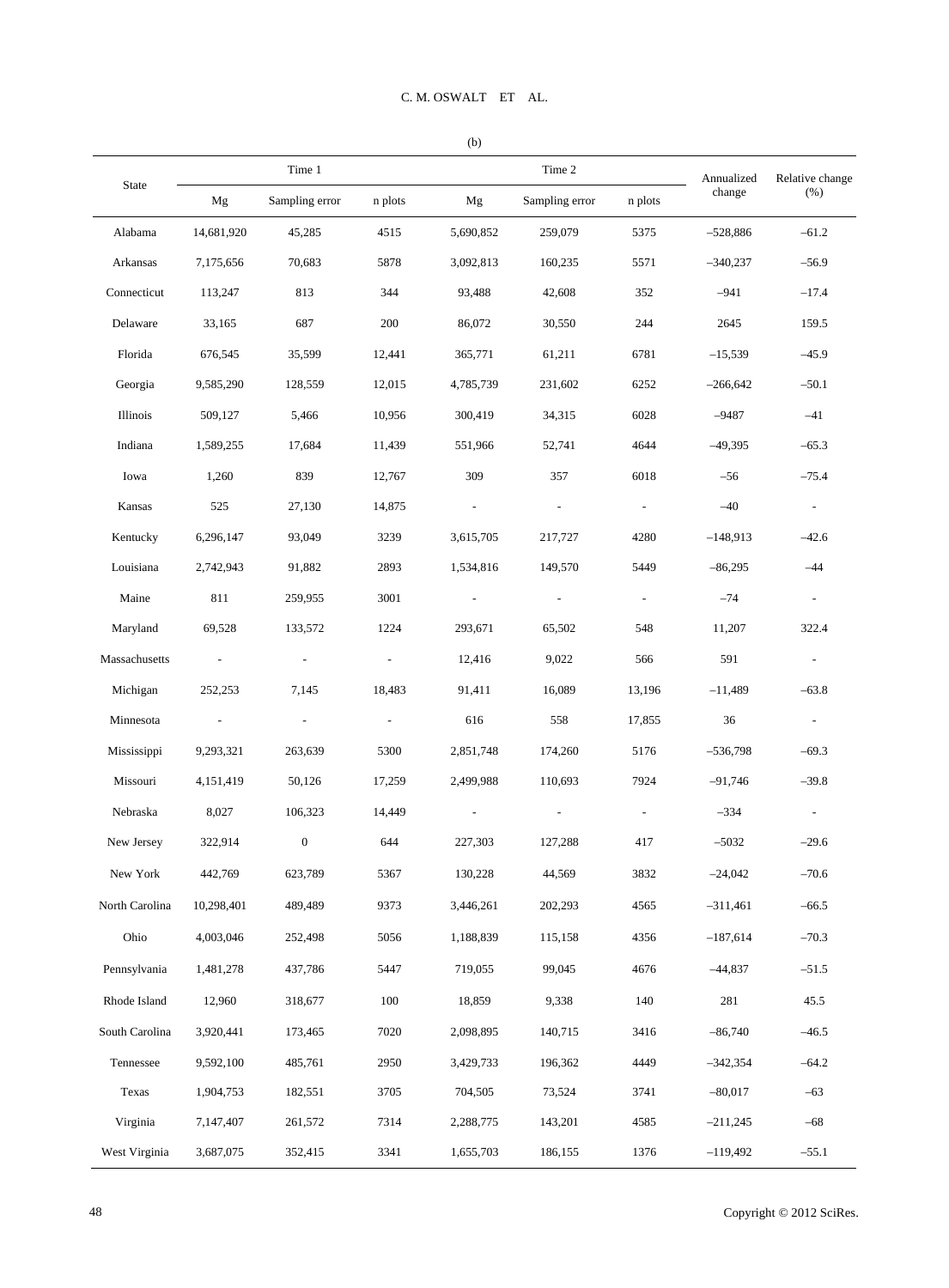#### **Table A2.**

Mean difference between times 1 and 2, sample size, t statistic and associated p-value for number of trees and biomass by diameter class for dogwood in the Eastern United States.

| Diameter class |             | Trees (no.)        |          |          | Biomass (Mg)       |          |                |  |  |
|----------------|-------------|--------------------|----------|----------|--------------------|----------|----------------|--|--|
|                | $\mathbf n$ | Mean of difference | $t^2$    | $P^3$    | Mean of difference | $t^2$    | P <sup>3</sup> |  |  |
| $\mathfrak{2}$ | 1390        | $-2,720,635$       | $-21.92$ | < .0001  | $-17,018$          | $-23.04$ | < .0001        |  |  |
| $\overline{4}$ | 1390        | $-503,314$         | $-15.34$ | < .0001  | $-19,137$          | $-17.78$ | < .0001        |  |  |
| 6              | 1390        | $-64,865$          | $-11.76$ | < .0001  | $-4759$            | $-13.94$ | < .0001        |  |  |
| 8              | 1390        | $-4,932$           | $-4.23$  | $-.0001$ | $-865$             | $-6.34$  | < .0001        |  |  |
| 10             | 1390        | $-600$             | $-1.83$  | .0682    | $-171$             | $-2.68$  | .0075          |  |  |
| 12             | 1390        | $-85$              | $-.86$   | .3914    | $-46$              | $-1.46$  | .1452          |  |  |
| 14             | 1390        | 68                 | 1.44     | .1507    | 30                 | 1.15     | .2489          |  |  |
| All stems      | 1390        | $-3,294,313$       | $-22.76$ | $-.0001$ | $-41,884$          | $-23.08$ | < .0001        |  |  |

<sup>1</sup>County-level mean difference of the number of dogwood stems  $> 2.5$  cm (1-inch) diameter between times 1 and 2; <sup>2</sup>Paired T-test pairing time 1 county-level estimates to time 2 county-level estimates; <sup>3</sup>P-value of paired t-test. Bold numerals denotes significance at the .05 level.

#### **Table A3.**

Estimates of the number of trees and aboveground biomass of dogwood for times 1 and 2 along with associated sampling error, t statistic, p-value and percent change by diameter class.

| Diameter class | Time 1       | Sampling error   | Time 2     | Sampling error | $\mathbf{t}^1$ | $\mathbf{P}^2$ | Percent change |
|----------------|--------------|------------------|------------|----------------|----------------|----------------|----------------|
|                |              | Trees (millions) |            |                |                |                |                |
| $\sqrt{2}$     | 7,548.80     | 103.12           | 3,767.08   | 67.15          | $-21.92$       | $-.0001$       | $-50$          |
| $\overline{4}$ | 1,486.86     | 34.8             | 787.31     | 22.93          | $-15.34$       | < .0001        | $-47$          |
| 6              | 216.54       | 6.61             | 126.38     | 2.97           | $-11.76$       | < .0001        | $-42$          |
| $\,8\,$        | 23.92        | 1.49             | 17.06      | .91            | $-4.23$        | $-.0001$       | $-29$          |
| 10             | 2.91         | .39              | 2.07       | .28            | $-1.83$        | .0682          | $-29$          |
| 12             | .37          | .11              | .25        | $\cdot$ 1      | $-.86$         | .3914          | $-32$          |
| $14+$          | .02          | .02              | .11        | .06            | 1.44           | .1507          | 592            |
|                |              | Biomass (Mg)     |            |                |                |                |                |
| $\overline{c}$ | 39,594,515   | 607,329          | 15,939,283 | 324,914        | $-23.05$       | < .0001        | $-60$          |
| $\overline{4}$ | 44, 387, 753 | 1,105,408        | 17,788,644 | 573,147        | $-17.78$       | < .0001        | $-60$          |
| 6              | 12,512,048   | 396,567          | 5,897,061  | 149,144        | $-13.94$       | $-.0001$       | $-53$          |
| 8              | 2,788,154    | 180,239          | 1,585,685  | 89,260         | $-6.34$        | $-.0001$       | $-43$          |
| 10             | 576,669      | 81,240           | 338,093    | 48,256         | $-2.68$        | .0075          | $-41$          |
| 12             | 123,230      | 38,511           | 58,671     | 22,941         | $-1.46$        | .1452          | $-52$          |
| $14+$          | 11,213       | 11,370           | 168,520    | 89,332         | 1.15           | .2489          | 1403           |

<sup>1</sup>Paired T-test pairing time 1 county-level estimates to time 2 county-level estimates; <sup>2</sup>P-value of paired t-test. Bold numerals denotes significance at the .05 level.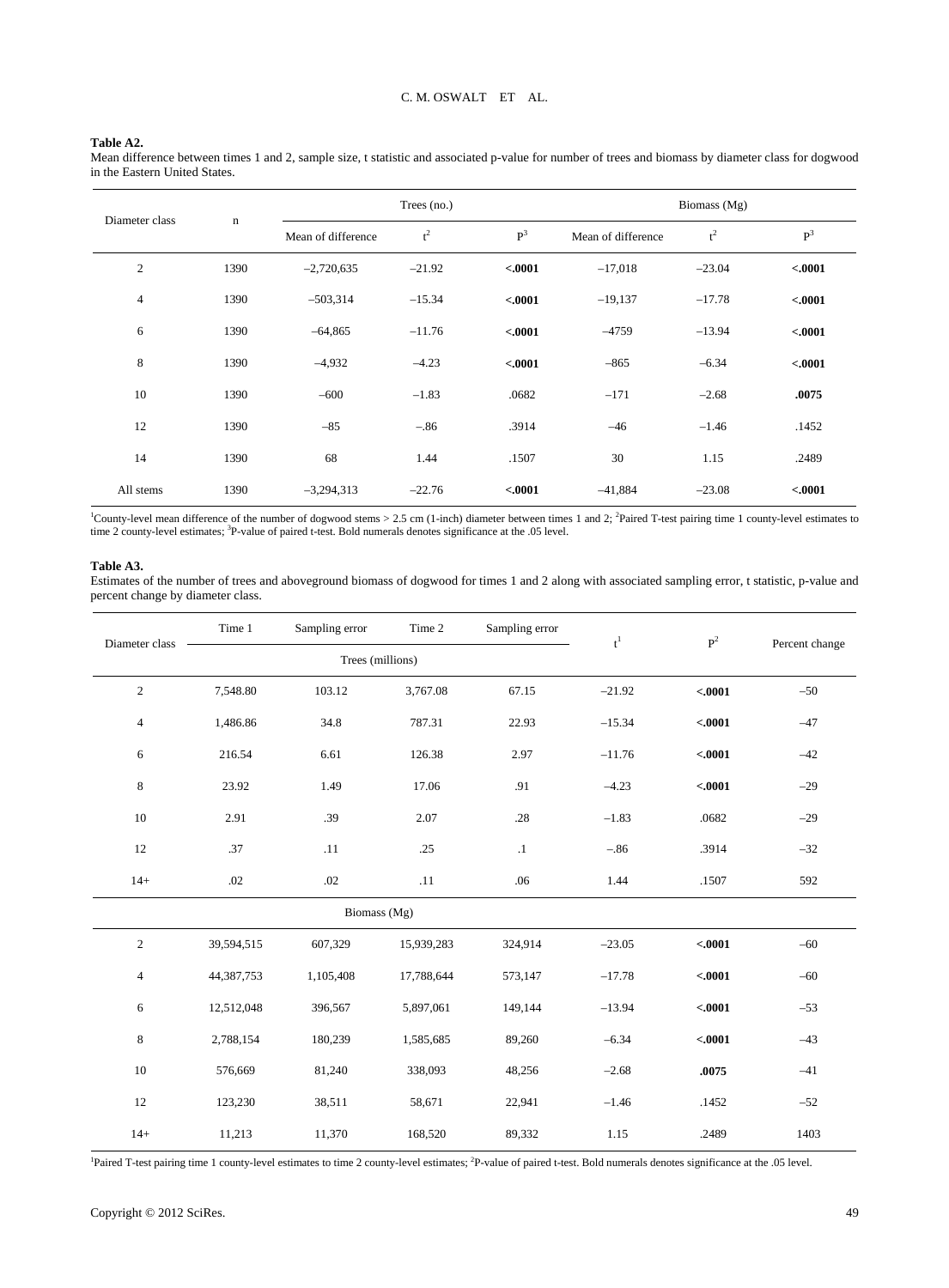# **Table A4.**

Mean difference between times 1 and 2, sample size, t statistic and associated p-value for number of trees and biomass by state for dogwood in the Eastern United States.

| State          | $\mathbf n$  |                                 | Trees (no.)    |                |                                 | Biomass (Mg)   |                |
|----------------|--------------|---------------------------------|----------------|----------------|---------------------------------|----------------|----------------|
|                |              | Mean of difference <sup>1</sup> | $\mathbf{t}^2$ | P <sup>3</sup> | Mean of difference <sup>1</sup> | $\mathbf{t}^2$ | P <sup>3</sup> |
| Alabama        | 67           | $-8,081,781$                    | $-7.69$        | $-.0001$       | $-134,192$                      | $-8.31$        | $-.0001$       |
| Arkansas       | 72           | $-3,927,404$                    | $-5.39$        | < .0001        | $-56,716$                       | $-6.19$        | < .0001        |
| Connecticut    | 8            | 418,917                         | .84            | .4313          | $-2471$                         | $-.36$         | .7328          |
| Delaware       | 3            | $-2,181,978$                    | $-2.36$        | .1422          | 17,634                          | 1.47           | .2795          |
| Florida        | 30           | $-414,954$                      | $-0.87$        | .3917          | $-10,359$                       | $-1.72$        | .0958          |
| Georgia        | 133          | $-2,567,326$                    | $-8.06$        | < .0001        | $-36,091$                       | $-8.87$        | $-.0001$       |
| Illinois       | 53           | 146,623                         | .72            | .4747          | $-3937$                         | $-2.99$        | .0043          |
| Indiana        | 68           | $-1,460,115$                    | $-4.42$        | < .0001        | $-15,253$                       | $-5.18$        | < .0001        |
| Iowa           | $\mathbf{2}$ | $-36,359$                       | $-.09$         | .94            | $-474$                          | $-.61$         | .6534          |
| Kansas         | 3            | $-79,972$                       | $-2.77$        | .1091          | $-175$                          | $-2.35$        | .143           |
| Kentucky       | 105          | $-2,665,048$                    | $-6.05$        | < .0001        | $-25,513$                       | $-4.7$         | $-.0001$       |
| Louisiana      | 44           | $-1,543,978$                    | $-2.46$        | .018           | $-27,461$                       | $-3.44$        | .0013          |
| Maine          | $\mathbf{1}$ | $-372,484$                      |                |                | $-811$                          |                |                |
| Maryland       | 22           | $-2,134,850$                    | $-3.2$         | .0043          | 10,188                          | 3.25           | .0038          |
| Massachusetts  | $\mathbf{1}$ | 1,224,278                       |                |                | 9022                            |                |                |
| Michigan       | 35           | $-223,088$                      | $-.89$         | .378           | $-4594$                         | $-2.12$        | .0417          |
| Minnesota      | $\mathbf{1}$ | 282,382                         |                |                | 558                             |                |                |
| Mississippi    | 75           | $-4,231,111$                    | $-7.65$        | < .0001        | $-85,890$                       | $-8.52$        | < .0001        |
| Missouri       | 77           | 610,406                         | 1.63           | .107           | $-21,442$                       | $-5.16$        | < .0001        |
| Nebraska       | 3            | $-762,571$                      | $-3.35$        | .0787          | $-2675$                         | $-2.42$        | .137           |
| New Jersey     | 11           | $-837,688$                      | $-.76$         | .4626          | $-8699$                         | $-.45$         | .6629          |
| New York       | 30           | $-652,807$                      | $-2.13$        | .0416          | $-10,421$                       | $-2.48$        | .0194          |
| North Carolina | 99           | $-5,774,619$                    | $-8.99$        | < .0001        | $-69,219$                       | $-9.06$        | < .0001        |
| Ohio           | 62           | $-4,778,786$                    | $-5.38$        | < .0001        | $-45,395$                       | $-5.1$         | $-.0001$       |
| Pennsylvania   | 59           | $-2,157,888$                    | $-5.09$        | < .0001        | $-12,918$                       | $-4.1$         | .0001          |
| Rhode Island   | 3            | $-648,043$                      | $-.49$         | .673           | 1966                            | .23            | .8402          |
| South Carolina | 45           | $-2,722,960$                    | $-3.67$        | < .0001        | $-40,473$                       | $-4.28$        | $-.0001$       |
| Tennessee      | 90           | $-4,985,419$                    | $-7.66$        | < .0001        | $-68,462$                       | $-9.16$        | $-.0001$       |
| Texas          | 40           | $-1,823,369$                    | $-4.05$        | .0002          | $-30,009$                       | $-4.96$        | $-.0001$       |
| Virginia       | 96           | $-6,043,939$                    | $-12.51$       | < .0001        | $-50,616$                       | $-11.64$       | $-.0001$       |
| West Virginia  | 51           | $-7,480,127$                    | $-8.51$        | < .0001        | $-39,839$                       | $-6.01$        | < .0001        |

<sup>1</sup>County-level mean difference of the number of dogwood stems > 2.5 cm (1-inch) diameter between times 1 and 2; <sup>2</sup>Paired T-test pairing time 1 county-level estimates to time 2 county-level estimates <sup>3</sup>P-value of paired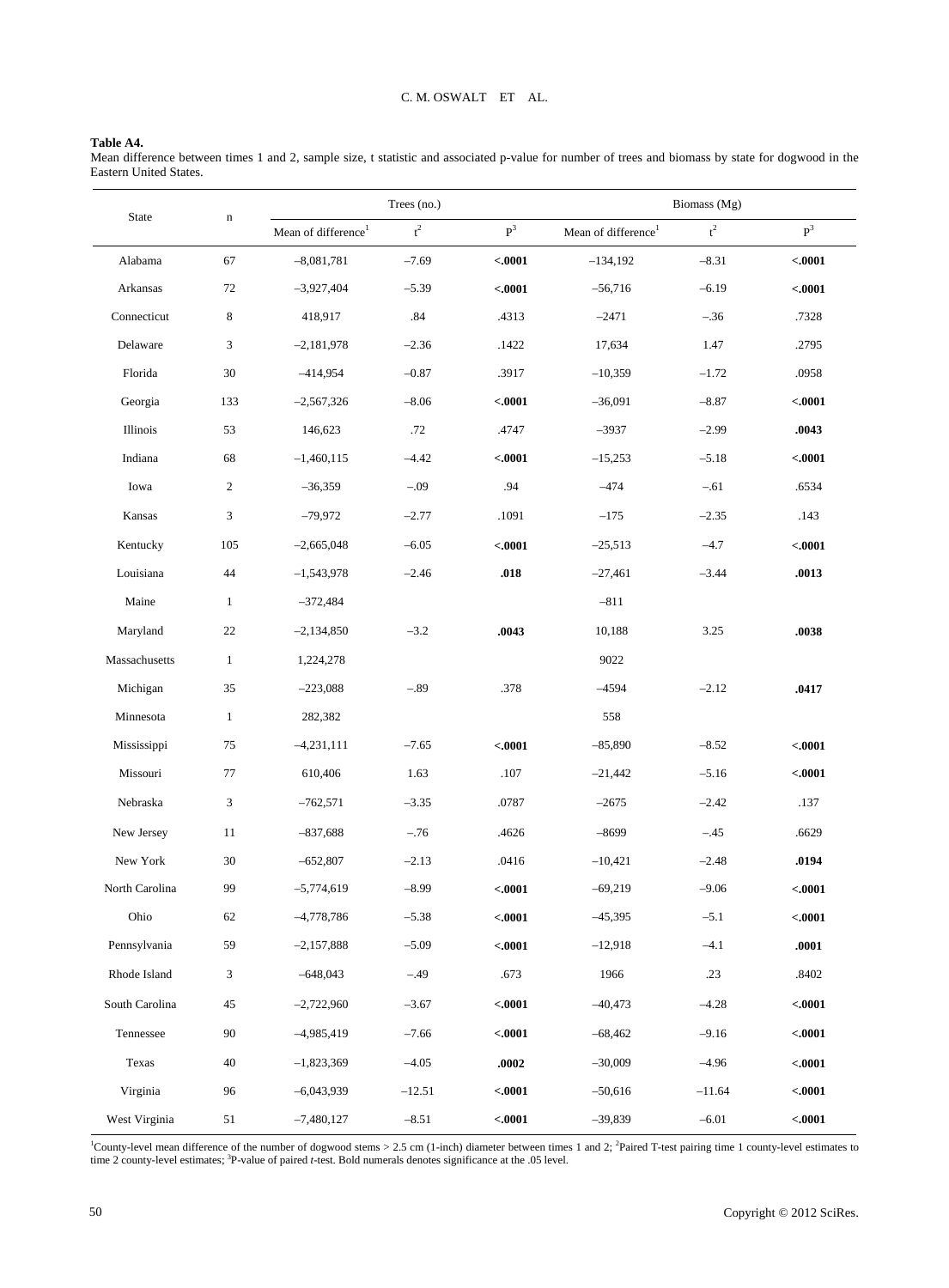#### **Table A5.**

Mean difference between times 1 and 2, sample size, *t* statistic and associated p-value for number of trees and biomass by state and FIA unit for dogwood in the Eastern United States.

|             |                  |                     |                |                                 | Trees (no.)      |                |                                 | Biomass (Mg)   |                |
|-------------|------------------|---------------------|----------------|---------------------------------|------------------|----------------|---------------------------------|----------------|----------------|
| State       | FIA unit code    | Unit name           | n              | Mean of difference <sup>1</sup> | $\mathfrak{t}^2$ | $\mathbf{P}^3$ | Mean of difference <sup>1</sup> | $\mathbf{t}^2$ | $\mathbf{P}^3$ |
|             | $\mathbf{1}$     | Southwest-South     | 5              | $-7,605,138$                    | $-2.59$          | .0608          | $-148,496$                      | $-2.5$         | .0669          |
|             | $\boldsymbol{2}$ | Southwest-North     | 7              | $-16,365,688$                   | $-4.66$          | .0035          | $-244,723$                      | $-3.67$        | .0105          |
|             | 3                | Southeast           | 21             | $-4,852,196$                    | $-2.69$          | .0142          | $-88,654$                       | $-2.92$        | .0084          |
| Alabama     | 4                | West Central        | 9              | $-11,016,959$                   | $-3.64$          | .0066          | $-188,035$                      | $-4.39$        | .0023          |
|             | 5                | North Central       | 15             | $-8,454,062$                    | $-3.47$          | .0038          | $-129,189$                      | $-4.5$         | .0005          |
|             | 6                | North               | $10\,$         | $-6,103,411$                    | $-5.75$          | .0003          | $-104,343$                      | $-4.97$        | .0008          |
|             | $\mathbf{1}$     | South Delta         | 9              | $-942,188$                      | $-1.52$          | .1672          | $-18,786$                       | $-2.01$        | .0787          |
|             | $\boldsymbol{2}$ | North Delta         | 9              | $-289,672$                      | .75              | .4721          | 59                              | .02            | .9872          |
| Arkansas    | 3                | Southwest           | 20             | $-3,676,100$                    | $-5.72$          | < .0001        | $-36,793$                       | $-6.03$        | $-.0001$       |
|             | 4                | Ouachita            | 10             | $-3,613,440$                    | $-4.49$          | .0015          | $-61,999$                       | $-5.5$         | .0004          |
|             | 5                | Ozark               | 24             | $-6,968,503$                    | $-3.66$          | .0013          | $-106,631$                      | $-4.68$        | .0001          |
| Connecticut | 1                | Connecticut         | 8              | 418,917                         | .84              | .4313          | $-2471$                         | $-0.36$        | .7328          |
| Delaware    | $\mathbf{1}$     | Delaware            | 3              | $-2,181,978$                    | $-2.36$          | .1422          | 17,634                          | 1.47           | .2795          |
|             | $\mathbf{1}$     | Northeastern        | 12             | 86,250                          | .34              | .743           | $-850$                          | $-.37$         | .722           |
| Florida     | $\boldsymbol{2}$ | Northwestern        | 14             | $-965,504$                      | $-.98$           | .3448          | $-21,616$                       | $-1.76$        | .1012          |
|             | 3                | Central             | 4              | 8,360                           | .01              | .9905          | 515                             | .16            | .8826          |
|             | $\mathbf{1}$     | Southeastern        | 16             | $-441,100$                      | $-1.6$           | .1308          | $-7177$                         | $-3.57$        | .0028          |
|             | 2                | Southwestern        | 16             | $-907,228$                      | $-2.58$          | .0208          | $-9543$                         | $-2.01$        | .0629          |
| Georgia     | 3                | Central             | 48             | $-1,525,543$                    | $-3.61$          | .0007          | $-33,094$                       | $-4.95$        | $-.0001$       |
|             | 4                | North Central       | 32             | $-3,609,528$                    | $-6.36$          | < .0001        | $-48,309$                       | $-6.77$        | $-.0001$       |
|             | 5                | Northern            | 21             | $-6,245,248$                    | $-5.59$          | < .0001        | $-66,582$                       | $-4.73$        | .0001          |
|             | $\mathbf{1}$     | Southern            | 15             | 779,910                         | 1.65             | .1203          | $-4159$                         | $-1.4$         | .178           |
| Illinois    | $\boldsymbol{2}$ | Claypan             | 17             | $-81,072$                       | $-.21$           | .8352          | $-5404$                         | $-1.9$         | .0754          |
|             | 3                | Prairie             | 21             | $-121,400$                      | $-.57$           | .5769          | $-2593$                         | $-2$           | .0588          |
|             | $\mathbf{1}$     | Lower Wabash        | 14             | $-2,606,899$                    | $-2.48$          | .0277          | $-21,917$                       | $-2.78$        | .0156          |
|             | $\boldsymbol{2}$ | Knobs               | 17             | $-3,612,894$                    | $-5.66$          | < .0001        | $-39,490$                       | $-6.54$        | < .0001        |
| Indiana     | 3                | <b>Upland Flats</b> | 8              | $-184,226$                      | $-.57$           | .5886          | $-4,392$                        | $-1.49$        | .1806          |
|             | $\overline{4}$   | Northern            | 29             | 3510                            | .04              | .9708          | $-826$                          | $-1.41$        | .1681          |
|             | $\mathbf{1}$     | Northeastern        | $\mathbf{1}$   | $-420,460$                      |                  |                | $-1259$                         |                |                |
| Iowa        | 3                | Southwestern        | $\mathbf{1}$   | 347,740                         |                  |                | 309                             |                |                |
|             | $\mathbf{1}$     | Northeastern        | $\mathbf{1}$   | $-199,955$                      |                  |                | $-284$                          |                |                |
| Kansas      | 2                | Southeastern        | $\overline{c}$ | $-59,980$                       | $-1.67$          | .344           | $-121$                          | $-1.37$        | .4013          |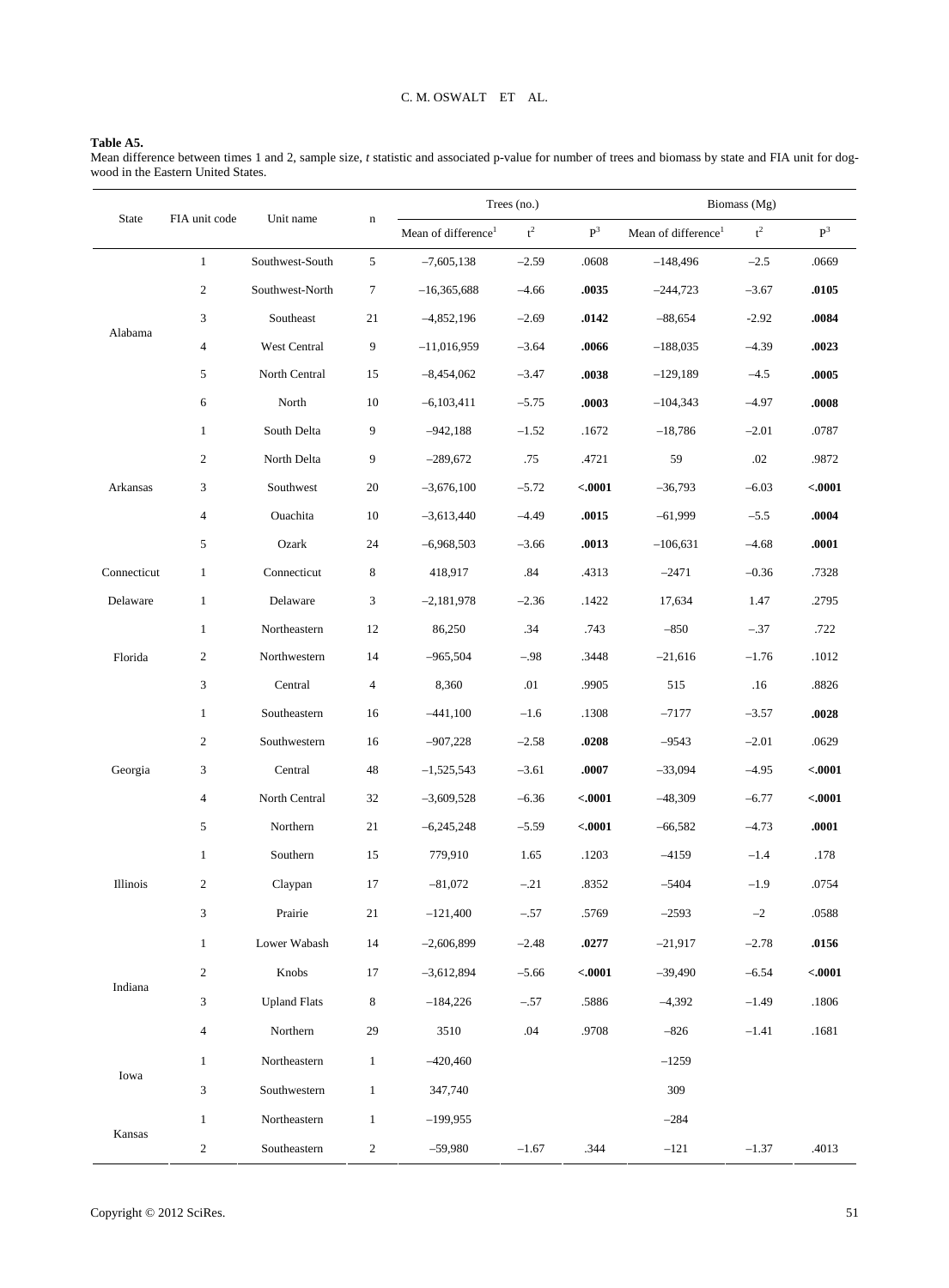#### Continued

|               | $\mathbf{1}$     | Eastern                     | 8              | $-4,316,515$ | $-2.68$  | .0317   | $-32,230$  | $-1.12$      | .2995   |
|---------------|------------------|-----------------------------|----------------|--------------|----------|---------|------------|--------------|---------|
|               | $\boldsymbol{2}$ | Northern Cumberland         | 13             | $-5,884,127$ | $-4$     | .0018   | $-46,023$  | $-3.04$      | .0102   |
|               | 3                | Southern Cumberland         | 12             | $-7,240,478$ | $-3.72$  | .0034   | $-47,961$  | $-1.95$      | .0777   |
| Kentucky      | 4                | <b>Bluegrass</b>            | 23             | $-77,139$    | $-.24$   | .811    | 1974       | .86          | .4004   |
|               | 5                | Pennyroyal                  | 20             | $-1,466,521$ | $-2.03$  | .0565   | $-32,250$  | $-2.47$      | .0231   |
|               | 6                | Western Coalfield           | 19             | $-1,759,430$ | $-2.43$  | .0256   | $-27,156$  | $-2.53$      | .0209   |
|               | 7                | Western                     | 10             | $-1,738,479$ | $-1.75$  | .1133   | $-13,200$  | $-.87$       | .4067   |
|               | $\mathbf{1}$     | North Delta                 | 6              | $-95,374$    | $-.11$   | .9166   | $-8623$    | $-.98$       | .3738   |
|               | $\mathfrak{2}$   | South Delta                 | 8              | 1,584,953    | 2.76     | .028    | 11,115     | 2.73         | .0294   |
| Louisiana     | 3                | Southwest                   | 10             | $-3,923,268$ | $-2.89$  | .0178   | $-47,262$  | $-3.4$       | .0079   |
|               | 4                | Southeast                   | 7              | $-3,355,577$ | $-1.47$  | .1928   | $-32,609$  | $-2.66$      | .0375   |
|               | 5                | Northwest                   | 13             | $-1,332,362$ | $-1.37$  | .1967   | $-41,892$  | $-1.94$      | .0763   |
| Maine         | 3                | Penobscot                   | $\mathbf{1}$   | $-372,562$   |          |         | $-811$     |              |         |
|               | $\boldsymbol{2}$ | Central                     | 14             | $-2,090,903$ | $-2.21$  | .0453   | 6,702      | 2.36         | .0346   |
|               | 3                | Southern                    | 3              | $-2,278,547$ | $-1.86$  | .2041   | 23,345     | 1.39         | .2991   |
| Maryland      | 4                | Lower Eastern Shore         | 3              | $-635,148$   | $-0.79$  | .5137   | 10,380     | 1.74         | .2247   |
|               | 5                | Western                     | $\overline{c}$ | $-4,476,482$ | $-1.78$  | .3257   | 14,559     | $\mathbf{1}$ | $.5\,$  |
| Massachusetts | $\mathbf{1}$     | Massachusetts               | $\mathbf{1}$   | 1,224,278    |          |         | 12,416     |              |         |
| Michigan      | 3                | Northern Lower<br>Peninsula | 8              | 527,934      | 1.62     | .1486   | 1172       | 1.14         | .2925   |
|               | 4                | Southern Lower<br>Peninsula | 27             | $-445,613$   | $-1.49$  | .1472   | $-6303$    | $-2.32$      | .0288   |
| Minnesota     | 3                | Central Hardwood            | $\mathbf{1}$   | 282,382      |          |         | 616        |              |         |
|               | $\mathbf{1}$     | Delta                       | 7              | $-2,290,818$ | $-1.19$  | .2785   | $-72,744$  | $-2.39$      | .0543   |
|               | 2                | North                       | 26             | $-3,415,566$ | $-4.01$  | .0005   | $-79,410$  | $-4.28$      | .0002   |
| Mississippi   | 3                | Central                     | 14             | $-3,126,130$ | $-3.42$  | $-0001$ | $-78,748$  | $-6.77$      | < .0001 |
|               | $\overline{4}$   | South                       | 17             | $-5,155,069$ | $-4.04$  | .0009   | $-78,304$  | $-3.42$      | .0035   |
|               | 5                | Southwest                   | 11             | $-7,371,896$ | $-4.49$  | .0012   | $-130,391$ | $-4.15$      | .002    |
|               | $\mathbf{1}$     | Eastern Ozarks              | 14             | $-1,095,115$ | $-.98$   | .3457   | $-71,175$  | $-6.84$      | < .0001 |
|               | $\mathfrak{2}$   | Southwestern Ozarks         | 12             | 3,803,624    | 2.74     | .0193   | $-19,465$  | $-1.55$      | .1493   |
| Missouri      | 3                | Northwestern Ozarks         | 11             | 1,718,808    | 1.72     | .1157   | $-13,792$  | $-1.35$      | .2073   |
|               | $\overline{4}$   | Prairie                     | 21             | $-150,491$   | $-1.11$  | .2789   | $-1,468$   | $-2.28$      | .0336   |
|               | 5                | Riverborder                 | 19             | 49,619       | .18      | .8554   | $-12,553$  | $-3.94$      | .001    |
| Nebraska      | $\mathbf{1}$     | Eastern                     | 3              | $-762,571$   | $-3.35$  | .0787   | $-2675$    | $-2.42$      | .137    |
| New Jersey    | $\mathbf{1}$     | New Jersey                  | 11             | $-837,688$   | $-.76$   | .4626   | $-8699$    | $-.45$       | .66     |
|               | $\mathbf{1}$     | Adirondack                  | 2              | $-315,089$   | $-15.18$ | .0419   | $-658$     | $-2.56$      | .2371   |
|               | $\mathbf{2}$     | Lake Plain                  | 4              | $-603,804$   | $-.77$   | .4951   | $-11,570$  | $-1.38$      | .262    |
|               | 3                | Western Adirondack          | $\mathbf{1}$   | 583,387      |          |         | 867        |              |         |
| New York      | 5                | Southwest Highlands         | 3              | $-970,217$   | $-2.42$  | .1369   | $-8747$    | $-1.54$      | .2638   |
|               | 6                | South-Central<br>Highlands  | 6              | $-845,510$   | $-3.23$  | .0233   | $-9733$    | $-2.8$       | .0378   |
|               | 7                | Capitol District            | 6              | 597,749      | 1.51     | .1911   | $-987$     | $-.5$        | .6385   |
|               | 8                | Catskill-Lower<br>Hudson    | 8              | $-1,590,625$ | $-1.72$  | .129    | $-21,916$  | $-1.5$       | .1774   |